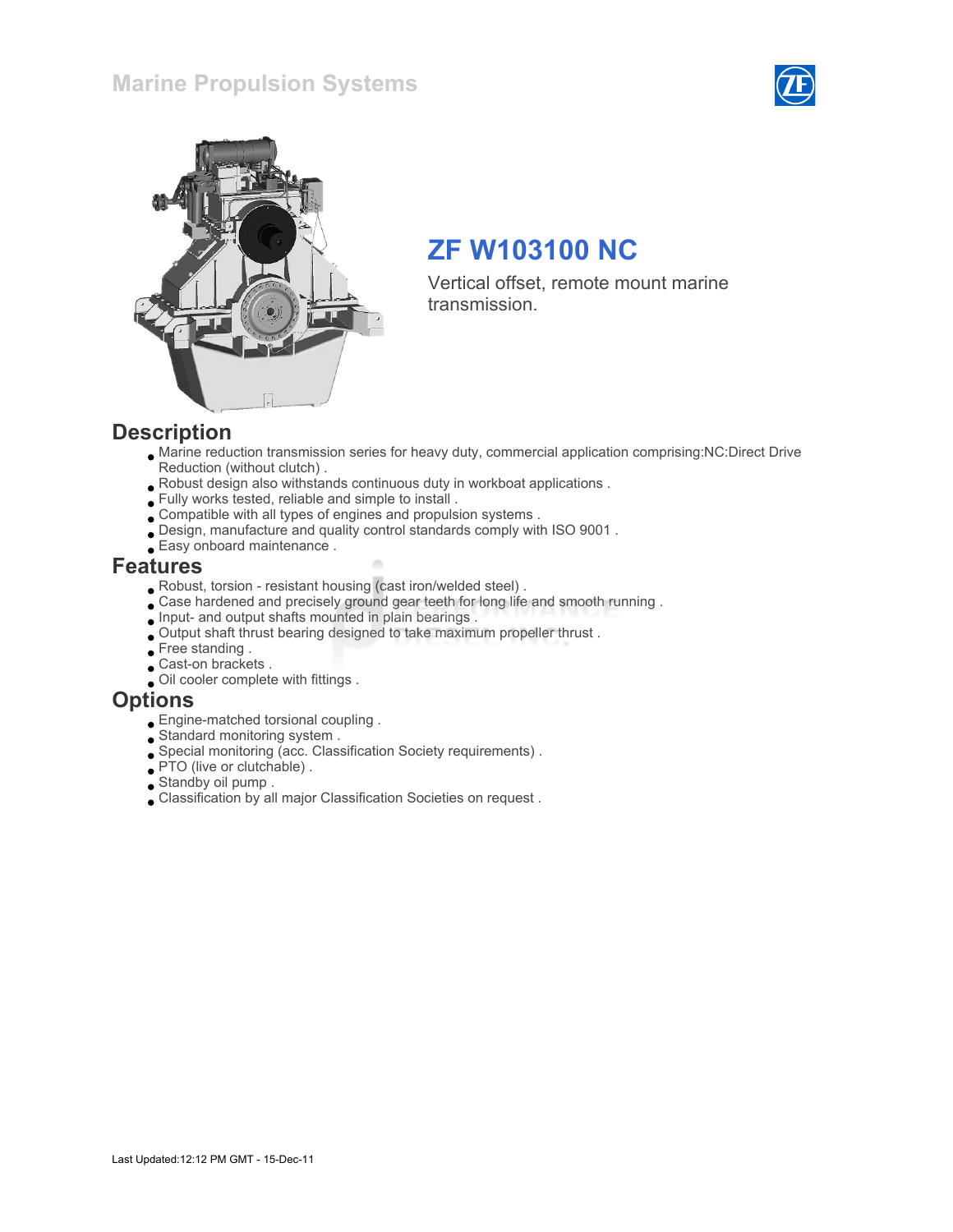# ZF W103100 NC

### **Ratings**

## Continuous Duty

| <b>RATIOS</b>        |    | <b>MAX. TORQUE</b> |                                                            | POWER/RPM |           | <b>INPUT POWER CAPACITY</b> |           |             |           |         | MAX.       |
|----------------------|----|--------------------|------------------------------------------------------------|-----------|-----------|-----------------------------|-----------|-------------|-----------|---------|------------|
|                      | Nm | ftlb               | <b>kW</b>                                                  | hp        | <b>kW</b> | hp                          | <b>kW</b> | hp          | <b>kW</b> | hp      | <b>RPM</b> |
|                      |    |                    |                                                            |           |           | 400 rpm                     |           | 428 rpm     |           | 500 rpm |            |
| 2.417                |    |                    | 229200 169049 24.0000 32.1845 9600 12874 10272 13775 12000 |           |           |                             |           |             |           | 16092   | 500        |
| 3.231                |    |                    | 217110 160132 22.7340 30.4868 9094 12195                   |           |           |                             | 9730      | 13048 11367 |           | 15243   | 500        |
| $\blacksquare$ 3.583 |    |                    | 198640 146509 20.8000 27.8933 8320 11157                   |           |           |                             | 8902      | 11938       | 10400     | 13947   | 500        |
| $\blacksquare$ 3.929 |    |                    | 186139 137289 19.4910 26.1379 7796 10455                   |           |           |                             | 8342      | 11187       | 9745      | 13069   | 500        |
| 4.238                |    |                    | 173810 128196 18.2000 24.4066 7280                         |           |           | 9763                        | 7790      | 10446       | 9100      | 12203   | 500        |
| 4.750                |    |                    | 151368 111643 15.8501 21.2553 6340                         |           |           | 8502                        | 6784      | 9097        | 7925      | 10628   | 500        |
| 5.150                |    |                    | 134454 99168 14.0790 18.8802 5632                          |           |           | 7552                        | 6026      | 8081        | 7039      | 9440    | 500        |

\* Special Order Ratio.

Ratings shown for the ZF W17000, and larger gearboxes, are valid for applications without ice classification and comply with BV (Bureau Veritas) rules.

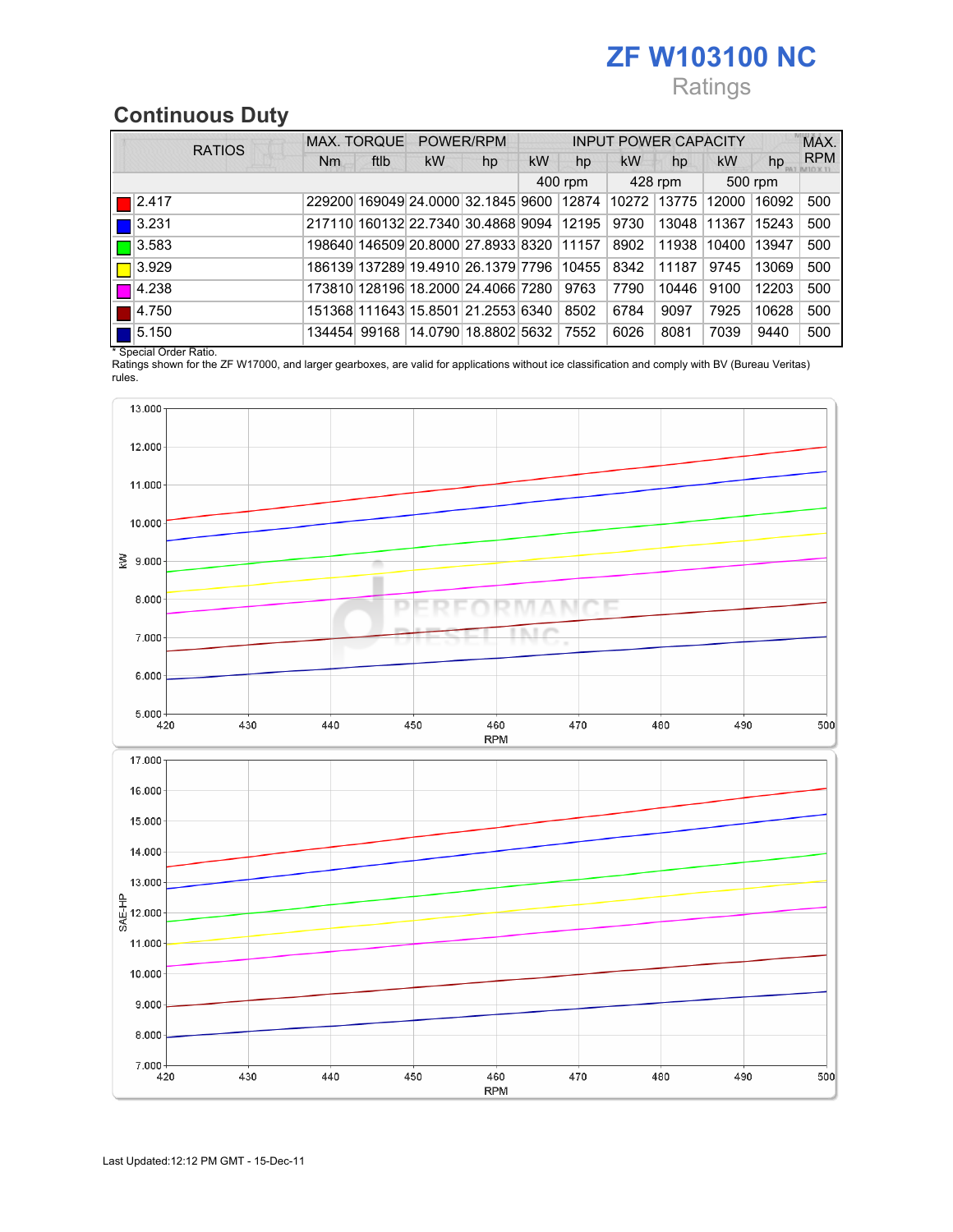ZF W103100 NC **Dimensions** 



| mm (inches)     |                |                                  |                |                            |              |                      |            |  |  |
|-----------------|----------------|----------------------------------|----------------|----------------------------|--------------|----------------------|------------|--|--|
| A               | B <sub>1</sub> | B <sub>2</sub>                   | H <sub>1</sub> | H2                         |              |                      |            |  |  |
| 1,120(44.1)     |                | $1,375(54.1)$ $\mid 1,375(54.1)$ | 1,340(52.7)    | 1,810 (71.3)               | 1,840 (72.4) | $\vert$ 2,190 (86.2) | 425 (16.7) |  |  |
| Weight kg (lb)  |                |                                  |                | Oil Capacity Litre (US qt) |              |                      |            |  |  |
| 27,000 (57,200) |                |                                  |                | 1,050(1,113)               |              |                      |            |  |  |

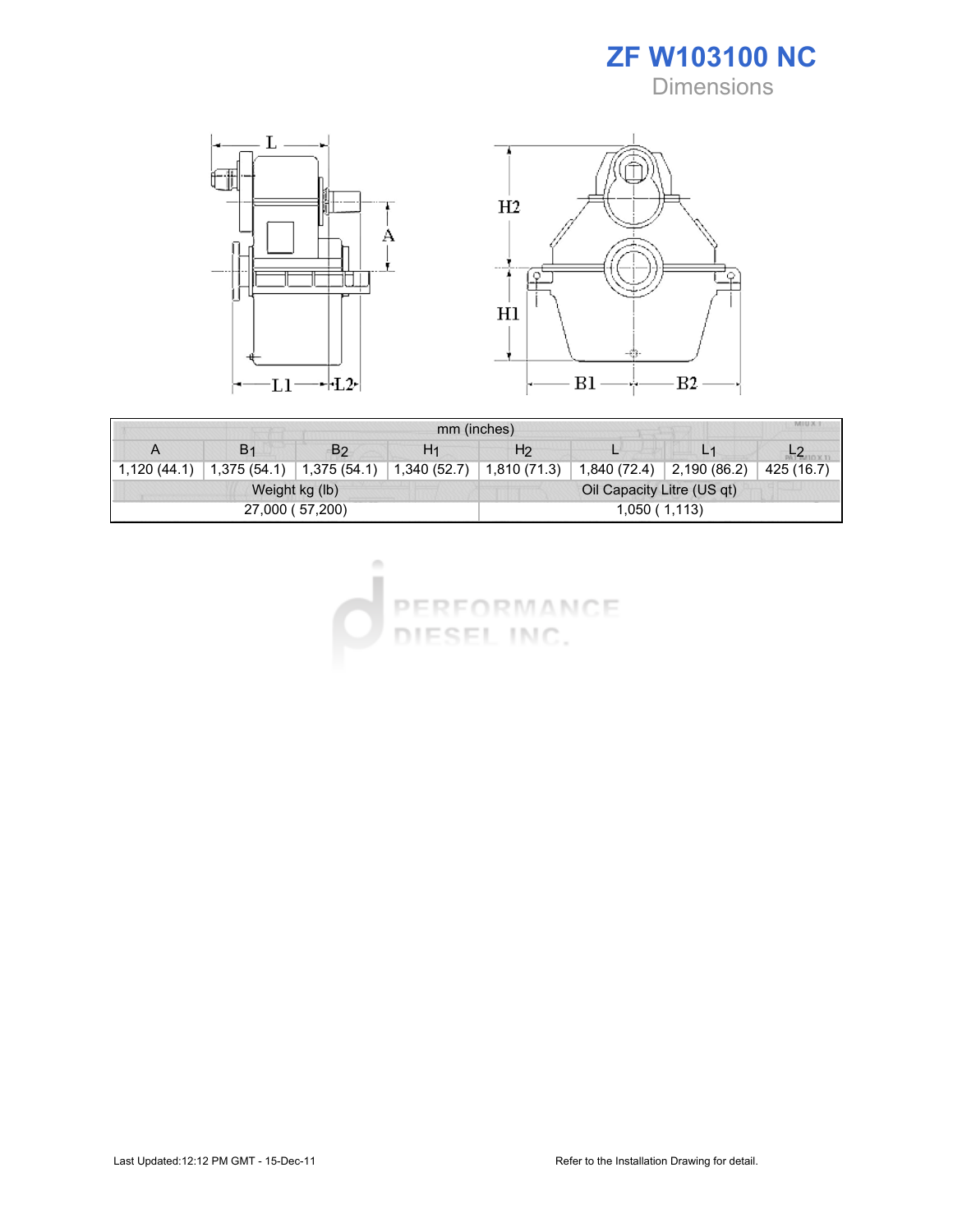

#### PTO Configurations



PTO4 (Clutchable)

PTO5 (Live)